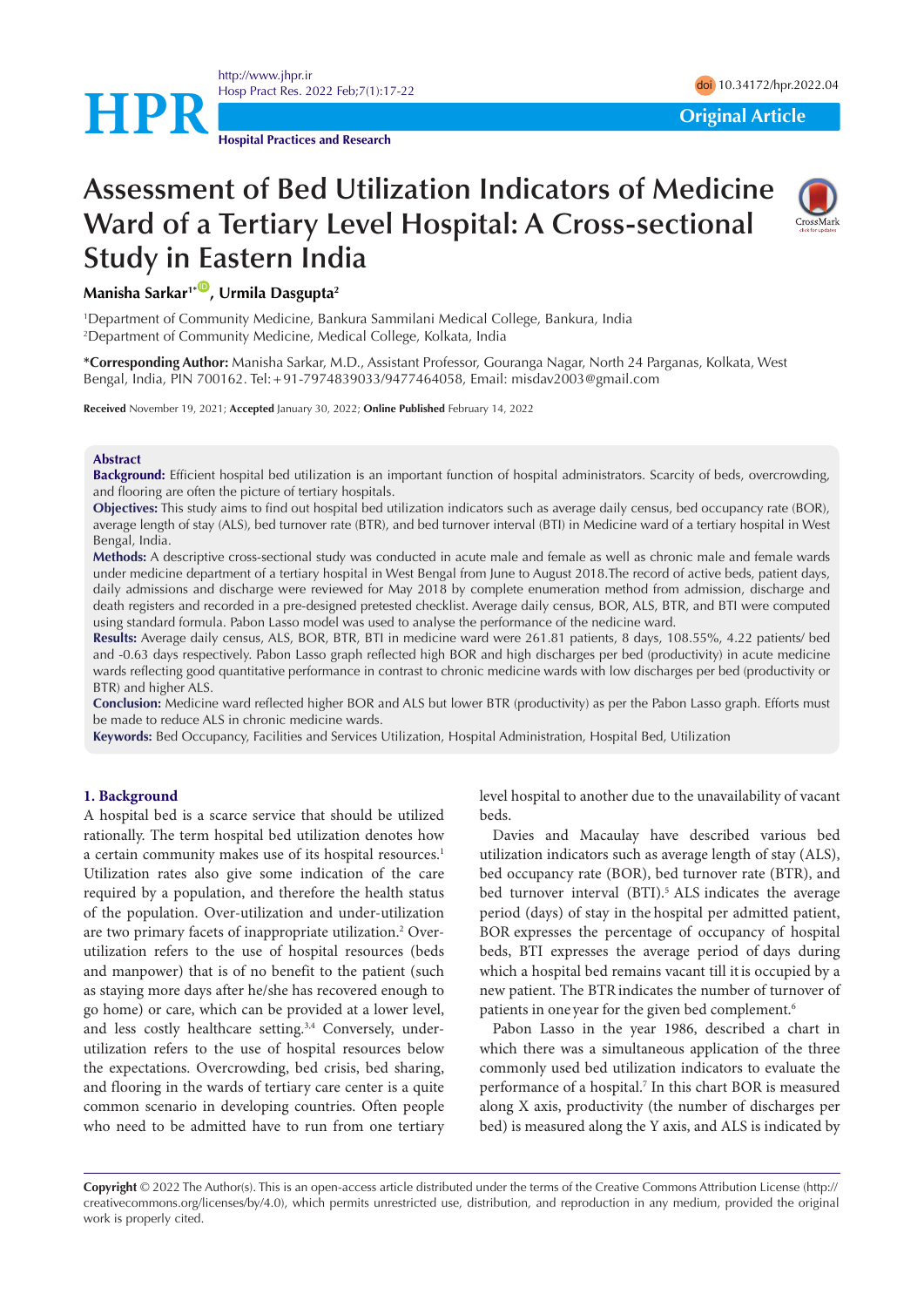#### Sarkar and Dasgupta

a series of straight lines radiating outward from the origin. This chart is divided into four sectors. Sector 1 (lower left) indicates relatively low levels of bed occupancy and productivity- the least desirable situation; sector 2 (upper left) indicates relatively low levels of bed occupancy, high productivity, and short hospital stays; sector 3 (upper right) indicates relatively high levels of bed occupancy and productivity- the most desirable situation; and sector 4 (lower right) indicates relatively high levels of bed occupancy, low productivity, and long hospital stays (typical for hospitals specializing in chronic diseases).7

Bed utilization indicators depend on various factors<sup>8-12</sup> such as hospital bed availability, payment for hospital services whether free or paid, population age, service coverage and bed distribution, medical customs and social patterns, availability of physicians, research, and training. etc. There are therefore great variations in the bed utilization indicators across India even in similar types of hospitals. What should be an ideal level of BOR, ALS, BTR, and BTI is unknown. In order to have international, national, or local hospital performance assessment, the country needs to have data compilation similar to National Family Health Survey (NFHS), India, or real time updates on hospital's performance statistics. Currently there is no such mechanism existing to compare the hospital performance indicators. These data may help improve hospital performance.

In 2015, the bed utilization indicators such as BOR, BTR, and ALS in the Medical College Hospitals of West Bengal were reported to be 95.9%, 69.2, 5.1 days, respectively.<sup>13</sup>

The determination of bed utilization indicators of a ward of a tertiary care hospital during a particular month is not usually reported in literature rather the compiled annual indicators of the entire hospital are available, which too not updated. To improve the performance of the entire hospital, individual ward with suboptimal performance needs a focus. To achieve optimum utilization of hospital beds and improve the entire hospital's performance, review and monitoring of different bed utilization indicators in individual wards are required. Much study has not been conducted in the literature regarding individual hospital wards performance on bed utilization in West Bengal, particularly the medicine ward. This study will help in finding the bottlenecks in any hospital's performance with regard to bed utilization indicators in individual wards.

## **2. Objectives**

This study was conducted with the objective of finding out the indicators of the utilization of hospital beds which are, average daily census, BOR, ALS, BTR, and BTI in Medicine ward of a tertiary level hospital in West Bengal.

## **3. Methods**

An Institution-based observational descriptive study with a cross-sectional design was conducted in the Medicine, the ward of a tertiary care teaching hospital in West Bengal for a period of three months from June 2018 to August

2018. Medicine Department was the only ward of this institution that had four wards namely; an acute male, an acute female, a chronic male, and a chronic female, which can help in better interpretation of bed utilization indicators. The study population were the beds in the medicine ward of the institution during the last month i.e., May 2018. Record review was performed in May 2018 based on Judgement Sampling. As the study began in June 2018, therefore the most recent available data were for the last month i.e., May 2018. Time frame for record review was from 1<sup>st</sup> May 2018 to 31<sup>st</sup> May 2018. All the patients admitted to the beds/floor in the Medicine ward during May 2018 were included in the study. The 'other beds' present in Medicine wards were earmarked for superspecialty departments, who were utilizing the bed services of the medicine ward. These 'other beds' were also included in this study for estimation of different indicators. Those beds whose information was incomplete in the register were excluded. Indicators of hospital utilization services were assessed for these four wards individually and overall in Medicine ward by complete enumeration method. The study was conducted by record review technique using pre-designed, pre-tested observation check list, admission register, discharge register, death register, and other record registers, etc. Check list was prepared by 1<sup>st</sup> and 2<sup>nd</sup> author and corrected by the Head of the Department of General Medicine, Community Medicine, and Principal of Nursing College. Pre-testing was performed in Observation ward under General Emergency of the institution and accordingly modified. Checklist comprised of four sections for each sub-wards under Medicine Ward. Under each section, information was collected regarding 14 items such as the number of days in the month, the daily census for each day of the month for the beds, other beds or floors as applicable, the length of stay for all discharges (discharged home, dead, discharge on risk basis) on all days of the month, number of discharges on all days of the month, number of beds in the ward, maximum patient days and secondary calculations using formulae for the average daily census, ALS, BOR, bed turn over rate and bed turn over interval. The 14-item checklist was validated by six experts (three experts from the Department and three experts from outside Department (Head of Medicine, Senior Faculty Nursing and Principal of Nursing College). The item-level content validity index, scale level content validity index based on the average method and the scale-level content validity index based on the universal agreement method were 0.98, 0.97 and 0.92, respectively.

Data regarding the number of active beds, bed-days, patient days, daily inpatient admission, discharge, death, etc. for each of the studied 31 days of May 2018 was collected from the registers of all the four Medicine wards and entered in the pre-designed checklist. The checklist was further analysed to derive the hospital utilization indicators such as average daily census, BOR, the ALS, bed turn over rate, bed turn over interval, or T interval. The Data collection was restricted to the inpatient wards under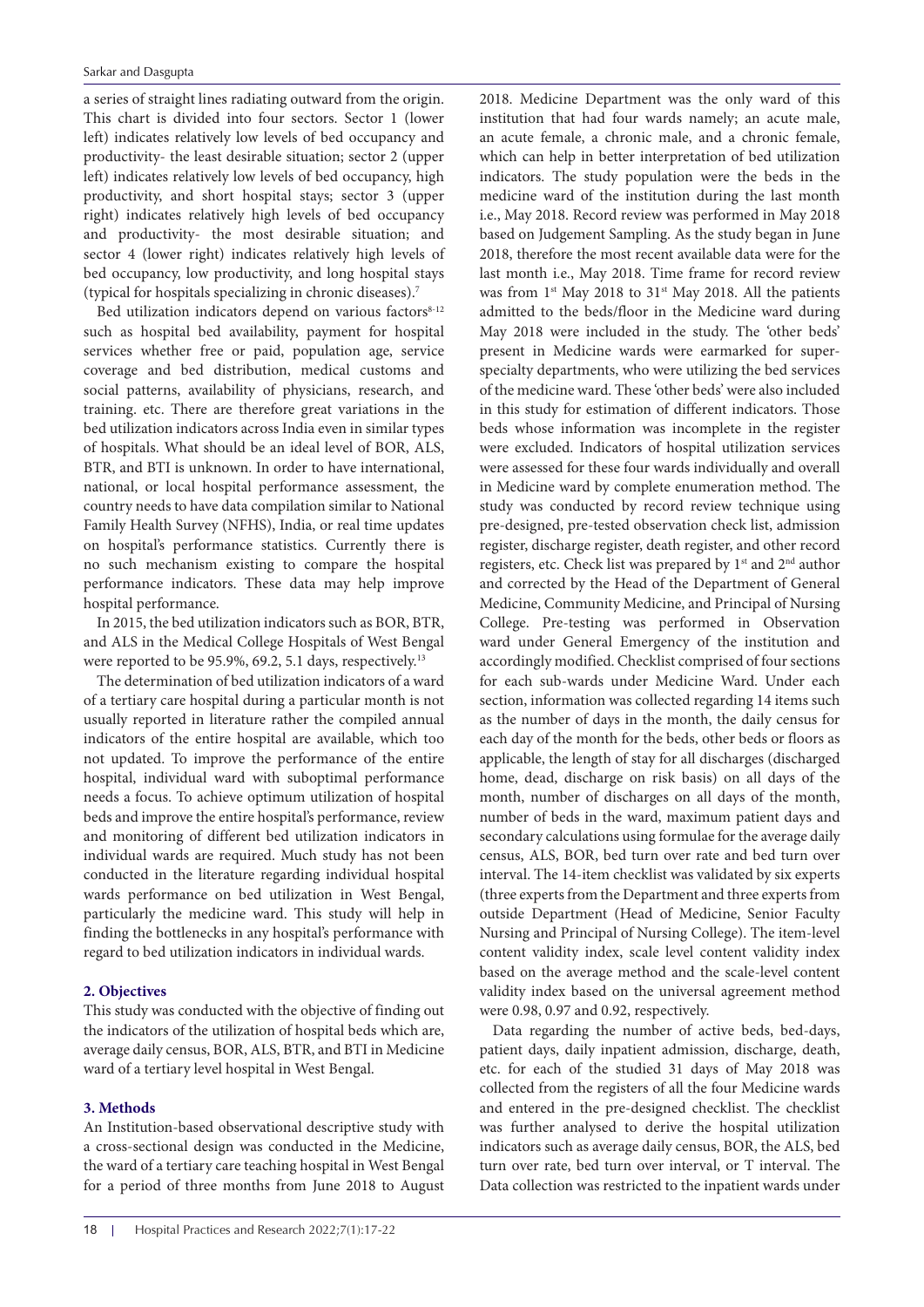the Medicine Department of the teaching institute.

Collected data from the checklist was compiled and analysed using Microsoft excel 2007 version. Data were expressed using frequency, mean, standard deviation, and percentages. The result was represented using tables and figures. The indicators of the utilization of bed indicators such as average daily census, BOR, ALS and BTR as well as BTI were computed using the above-discussed formulae over a time frame of 31 days. The BOR, BTR and ALS of different medicine wards were utilized to plot the four medicine wards in the corresponding sectors as per Pabon Lasso<sup>7</sup> graph in order to evaluate the individual medicine wards performance. In Pabon Lasso chart BOR is measured along X axis, productivity (the number of discharges per bed) is measured along the Y axis, and ALS is indicated by a series of straight lines radiating outward from the origin. This chart is divided into four sectors. Sector 1 (lower left) indicates relatively low levels of bed occupancy and productivity- the least desirable situation; sector 2 (upper left) indicates relatively low levels of bed occupancy, high productivity, and short hospital stays; sector 3 (upper right) indicates relatively high levels of bed occupancy and productivity- the most desirable situation; and sector 4 (lower right) indicates relatively high levels of bed occupancy, low productivity, and long hospital stays.<sup>7</sup> The average bed occupancy (93.86 %) and BTRs (5.74 monthly) found for the Medical College Hospitals under the Department of Health and Family Welfare, West Bengal from 2011 to 2015 were employed to define the borders of sectors 1, 2, 3, and 4.13

#### **4. Results**

It was observed that the mean daily inpatient census of the different wards of Medicine were 47.42±0.81 in beds of acute male,  $29.45 \pm 5.9$  on floor of acute male,  $21.84 \pm 0.37$ in the bed of acute female, 15.9±1.83 on the floor of acute female,  $66.58 \pm 2.53$  in the bed of chronic male,  $5.55 \pm 2.68$ in other beds of a chronic male under supervision of superspecialist consultation,  $68.45 \pm 3.79$  in beds of chronic female and  $6.61 \pm 2.25$  in other beds of the chronic female ward under the supervision of superspecialist consultation, respectively. [Figure 1](#page-2-0) shows the daily census of different wards of the Medicine Department of a tertiary care teaching hospital in West Bengal in May 2018. It can be seen that there is a steady number of daily inpatient admissions in most of the wards especially the acute male bed and acute female bed followed by chronic male and chronic female bed, etc. However, the floor of the acute male ward reflected a slightly greater variation (range 17-39) in the daily census during May 2018. [Figure 2](#page-2-1) shows the average daily census in the four wards of the Medicine Department i.e., acute male and female and chronic male and female in May 2018. It can be seen that the average daily census was nearly similar (range 72.13-76.87) in all wards of medicine (i.e., chronic male, chronic female, and acute male) except acute female ward where it was comparatively half of the other wards (37.74) in May 2018.

The average number of days of service rendered to each discharged patient, whether discharged home, discharged on a risk basis, or dead during the given period of time was considered for computation of ALS. As it was a tertiary care centre therefore there was no transfer to other hospitals. [Figure 3](#page-2-2) shows the ALS in four wards of medicine. It can be seen from [Figure 3](#page-2-2) that ALS for chronic wards was more than acute wards. Amongst the chronic wards, females (11.7) had higher ALS than males (9.38), however, in acute wards, males (6.58) had higher ALS than females (5.49).

BOR was the highest (180.50%) in acute female ward followed by acute male (138.44%), chronic male (97.53%) and chronic female ward (81.08%). It was also more than cent percentage (108.55%) in overall Medicine ward during May 2018. As there was no doubling of patients per bed in this ward; therefore, this reflected flooring in the wards. BTR was higher in the acute wards compared to chronic

<span id="page-2-0"></span>

<span id="page-2-1"></span>**Figure 1.** Daily Cencus of Different Wards of Medicine Department in the Teachi Hospital of West Bengal in May 2018 .



**Figure 2.** Multiple bar chart showing the average daily census in the four wards of medicine in the tertiary care center of West Bengal in May 2018 .

<span id="page-2-2"></span>

**Figure 3.** Box and Whisker Plot Showing Average Length of Stay in Different Ward of Medicine in the Teaching Hospital of West Bengal During May 2018 .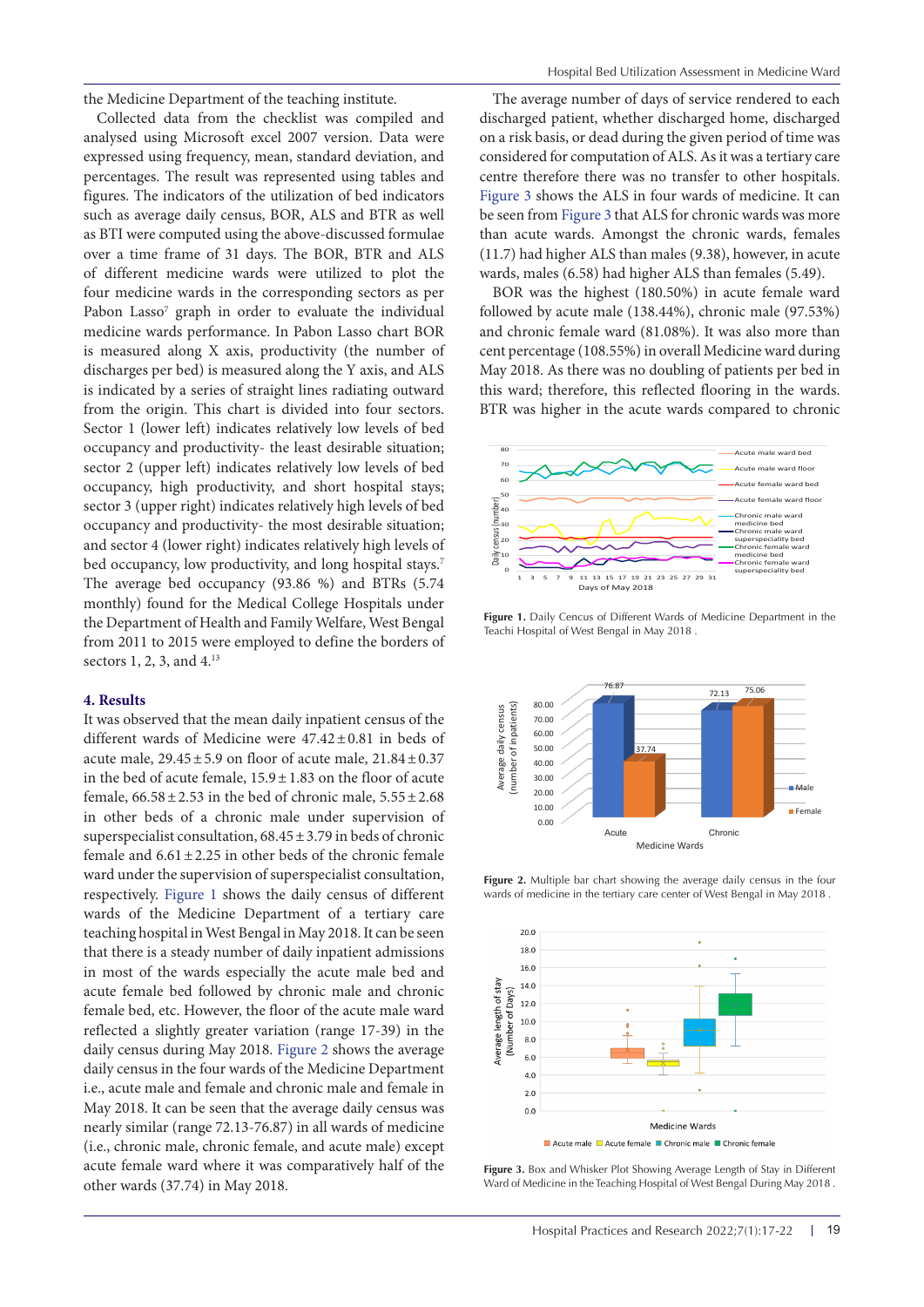wards. In other words, the floor and beds of acute wards served a greater number of patients compared to the beds of chronic wards during May 2018. In the Medicine ward, the overall BTR (productivity) was 4.22 patients per bed (or floor) in May 2018. The gap between a discharge and an admission per bed in May 2018 in acute wards and the Medicine ward overall was negative reflecting scarcity of beds and overutilization, in contrast to the chronic wards which reflected short positive T or optimum utilization. The BOR, BTR, BTI or T interval of the different wards have been depicted in [Table 1](#page-3-0). All the bed utilization indicators for the different wards and Medicine Department of a teaching hospital in West Bengal have been summarized in [Table 2](#page-3-1). The average daily census in the medicine ward was 261.81, the ALS was 8 days, BOR was 108.6%, bed turn over rate was 4.22 while bed turn over interval was slightly negative which is-0.63.

[Figure](#page-4-0) 4 shows the Pabon Lasso<sup>7</sup> graphical representation of the efficiency of different wards of Medicine during May 2018 in a teaching tertiary hospital in West Bengal. It could be seen that plotting for both acute male and acute female wards came under sector 3 which is the most desirable situation out of the four situations possible in Pabon Lasso graph.<sup>7</sup> The acute male and acute female wards with high BOR and high BTR (productivity) displayed a better hospital performance compared to chronic male and chronic female wards. Chronic female wards represented excess bed availability, higher ALS and less BTR (productivity) i.e., the least desirable situation. At the same

time, chronic male ward and medicine ward overall (BOR 108.55%, BTR 4.22, ALS 8; sector 4) reflected a higher BOR with higher ALS of stay but with less BTR (productivity) probably typical for wards mostly specializing in chronic diseases (true to its name of ward).

## **5. Discussion**

An observational descriptive and cross-sectional study was conducted in the Medicine ward of a tertiary hospital in West Bengal for a period of three months June to August 2018, with an aim of determining the bed utilization indicators for the medicine ward of the teaching hospital in May 2018 (last month).

In the current study, we found that the average daily census in the medicine ward was 261.81 during May 2018. During May 2017, there were a total of 5834 admissions in the entire teaching hospital, while there were 70 262 annual admissions in 2017.14 In the current study, 943 patients were discharged from the medicine ward in May 2018. In the annual report it was revealed that a total of 69 346 patients were discharged from the entire hospital during 2017 and 5,913 patients were discharged during May 2017.14 In this study, during May 2018 the total patient days in the medicine ward was 7504. During May 2017, the total number of patient days in the entire hospital was 42 987 and during the complete year 2017, the total patient days in the entire hospital was 524 561. 14 Though the 2017- and 2018 data are not directly comparable, due to the paucity of literature, it could be said that medicine ward contributed

<span id="page-3-0"></span>Table 1. Bed Occupancy Rate, Bed Turnover Rate and Turn Over Interval in Different Wards of Medicine Department in a Teaching Hospital of West Bengal During May 2018

| <b>Hospital Bed</b><br><b>Utilization Indicators</b> | Sub-variables                      | <b>Medicine Wards</b> |                     |                     |                       |                      |
|------------------------------------------------------|------------------------------------|-----------------------|---------------------|---------------------|-----------------------|----------------------|
|                                                      |                                    | <b>Acute Male</b>     | <b>Acute Female</b> | <b>Chronic Male</b> | <b>Chronic Female</b> | <b>Medicine Ward</b> |
| <b>BOR</b>                                           | No. of patient days $(a)$          | 2060                  | 1231                | 2177                | 2036                  | 7504                 |
|                                                      | No. of beds (b)                    | 48                    | 22                  | 72                  | 81                    | 223                  |
|                                                      | Total no. of days (c)              | 31                    | 31                  | 31                  | 31                    | 31                   |
|                                                      | BOR $\frac{9}{6}$ = (aX100)/ (bXc) | 138.44                | 180.50              | 97.53               | 81.08                 | 108.55               |
| <b>BTR</b>                                           | No. of discharges (d)              | 313                   | 224                 | 232                 | 174                   | 943                  |
|                                                      | Available beds (b)                 | 48                    | 22                  | 72                  | 81                    | 223                  |
|                                                      | $BTR = d/b$                        | 6.52                  | 10.18               | 3.22                | 2.14                  | 4.22                 |
| Turn over interval                                   | Available beds (b)                 | 48                    | 22                  | 72                  | 81                    | 223                  |
|                                                      | Total no. of days (c)              | 31                    | 31                  | 31                  | 31                    | 31                   |
|                                                      | Actual Patient days (a)            | 2060                  | 1231                | 2177                | 2036                  | 7504                 |
|                                                      | No. of discharges (d)              | 313                   | 224                 | 232                 | 174                   | 943                  |
|                                                      | Turnover interval = $[(bXc)-a]/d$  | $-1.83$               | $-2.45$             | 0.24                | 2.73                  | $-0.63$              |

BOR**,** bed occupancy rate; BTR, Bed turn over rate.

<span id="page-3-1"></span>**Table 2.** Summary of Bed Utilization Indicators in Medicine Ward of a Tertiary Care Centre of West Bengal in May 2018

| Name of Medicine Wards | <b>Average Daily Census</b> | <b>Average Length of Stay</b> | Bed Occupancy Rate (%) | <b>Bed Turnover Rate</b> | Turnover Interval |
|------------------------|-----------------------------|-------------------------------|------------------------|--------------------------|-------------------|
| Acute male             | 76.87                       | 6.6                           | 138.44                 | 6.52                     | $-1.83$           |
| Acute female           | 37.74                       | 5.5                           | 180.50                 | 10.18                    | $-2.45$           |
| Chronic male           | 72.13                       | 9.4                           | 97.53                  | 3.22                     | 0.24              |
| Chronic female         | 75.06                       | 11.7                          | 81.08                  | 2.14                     | 2.73              |
| Medicine               | 261.81                      | 8.0                           | 108.55                 | 4.22                     | $-0.63$           |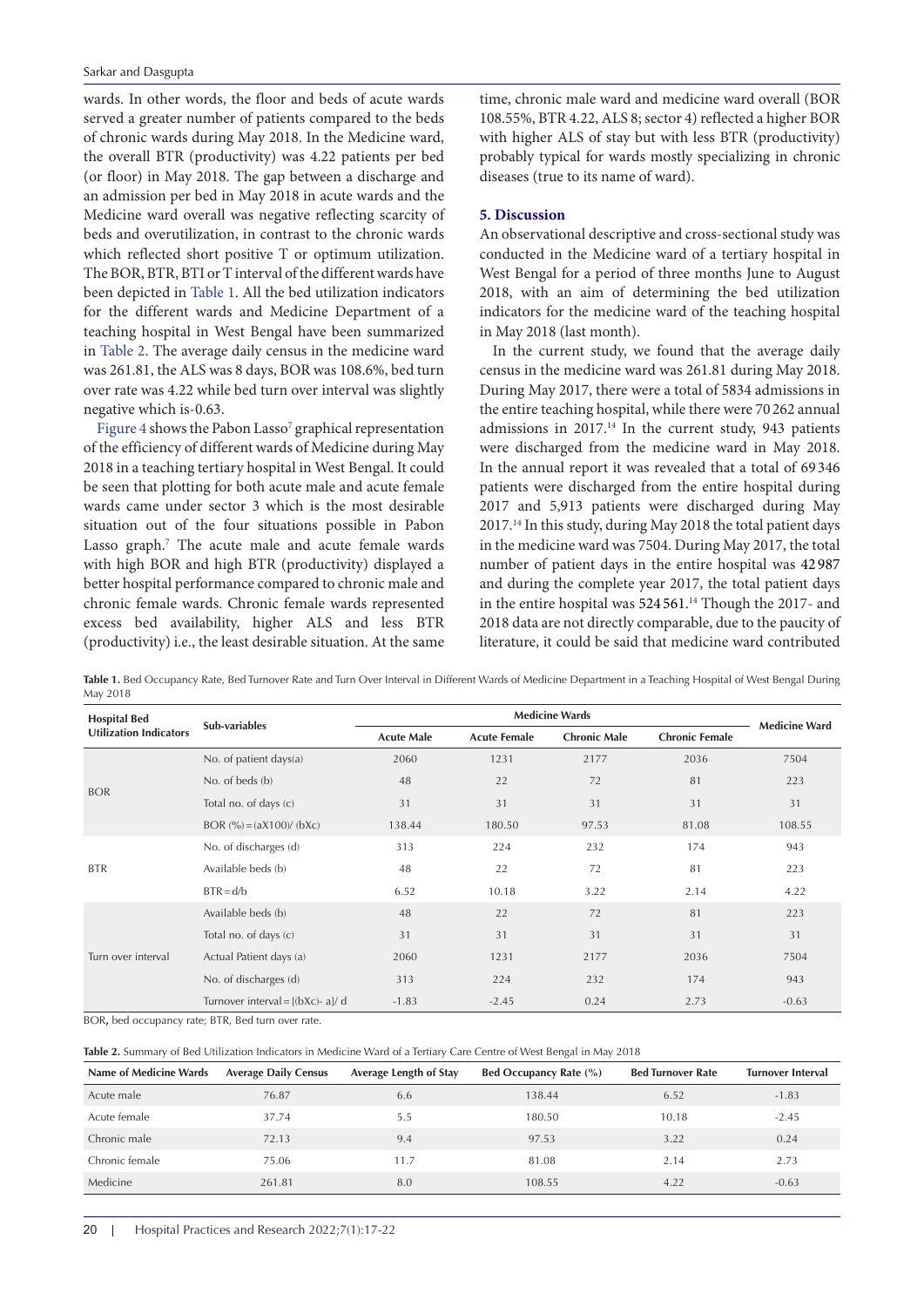

Figure 4. Pabon Lasso graph showing the efficiency of different wards of Medicine in a teaching hospital of West Bengal in May 2018 Note-The average bed occupancy (%93.86) and bed turnover rates (5.74 monthly) found for the Medical College Hospitals under the Department of Health and Family Welfare, West Bengal from 2011 to 2015 were used to define the borders of sectors 3 ,2 ,1, and 4.

to around 15%-20% of the entire hospital in terms of the number of discharges and number of patient days.

The study revealed that the BOR of the medicine ward was 108.55% in May 2018. This was consistent with the same institution's annual report which reflected 103.40% BOR in the entire teaching hospital during 2017 and 100.63% during May 2017.14 Similar BOR (95.9%) were reflected in all Medical College and Hospitals (thirteen) with 15,071 beds under Department of Health and Family Welfare, West Bengal during 2015.13 In another study, BOR in 2013 in medicine ward of a tribal-based government tertiary care centre in Central India was 85 %.15 However, the findings were quite different in May 2002 in the Medicine ward of a tertiary care centre in other states with BOR of 47.1%.<sup>8</sup> This could be due to the difference between a government institution and a private institution, where patients have to pay for their health care.

The current study revealed that the ALS in medicine ward during May 2018 in the teaching hospital was eight days. This was consistent with the latest available report of the same hospital's ALS (8.3 days) during 201514 and with ALS of 9.3 days and seven days in Medicine ward in May 2002 and 2013, respectively in other state's tertiary care centre.8,15 Sindhu et al. also found the ALS of 10 days in 2018.16 In 2007, Qureshi et al. found ALS as 6.9 days in a tertiary care centre in Kashmir.<sup>17</sup>

Even the BTR in this institution during May 2018 was 4.22. Similar results (BTR- 69.2, i.e., 5.8 per month) were obtained from the thirteen Medical College and Hospitals of West Bengal during 2015.13 In the same teaching institution, BTR was 29.3 (2.4 per month) during 2015.13 This difference could be because of variations in the time frame, as with increasing time, the referral and workload in this teaching institute might be increased. Therefore, it is catering to more patients per bed in a given time period.

Overall, the findings from this study in the Medicine ward for a month corroborated well with the entire hospital's bed utilization indicators, being monthly or annually, and also matched with all the Medical College and Hospitals in the state of West Bengal.

<span id="page-4-0"></span>However, Ravi Kiran and Vijaya et al<sup>8</sup> found a very low BTR of 1.6 and a very high TOI of 10.5 for the Medicine ward in the tertiary care centre in May 2002 reflecting underutilization and low productivity. The negative T interval in the current study reflected the scarcity of beds and overutilization in the medicine ward during May 2018.

### *5.1. Limitations*

The BTR in acute male and female wards might reflect an inflated value as the actual calculations considered the number of patients discharged per bed or floor per month. Floors were included to calculate parameters. Separate calculations for floor days could not be performed.

#### **6. Conclusion**

BOR higher than 100% in acute Medicine wards in the tertiary level hospital led to flooring. There was high BOR and high discharges per bed (productivity) in acute medicine wards reflecting good quantitative performance in contrast to chronic medicine wards (as the name suggests) with low discharges per bed (productivity/BTR) and higher ALS during May 2018. Overall, during May 2018, the Medicine ward reflected higher BOR, lower BTR (productivity) and higher ALS typical of chronic diseases. All efforts should be made towards efficient utilization of hospital beds in the chronic female ward followed by chronic male ward and steps should be taken to address the flooring or scarcity of beds in acute ward. With the existing universal limitations in resources, administrators can, at least, think of reducing the ALS in chronic wards by making standard discharge criteria, and this can lead to an increase in BTR (productivity), at the same time, optimize BOR or bring back BOR below 100%. Every hospital administrator must routinely monitor the trends and report the month and ward-wise break up of bed utilization indicators, apart from annual reporting of the performance of the entire hospital.

#### **Authors' Contributions**

All authors equally contributed to this study.

#### **Conflict of Interest Disclosures**

The authors declare no competing interests.

# Research Highlights

# **What Is Already Known?**

The hospital bed is a costly commodity in health care. Efficient bed utilization is a constant challenge for Hospital administrators. Despite being a known problem for many decades, the problem is not easy to address in most the hospitals.

#### **What Does This Study Add?**

With universal limitations in resources and difficulty in increasing hospital beds, the study addressed how reducing the ALS using standard discharge criteria may increase the productivity of a hospital.